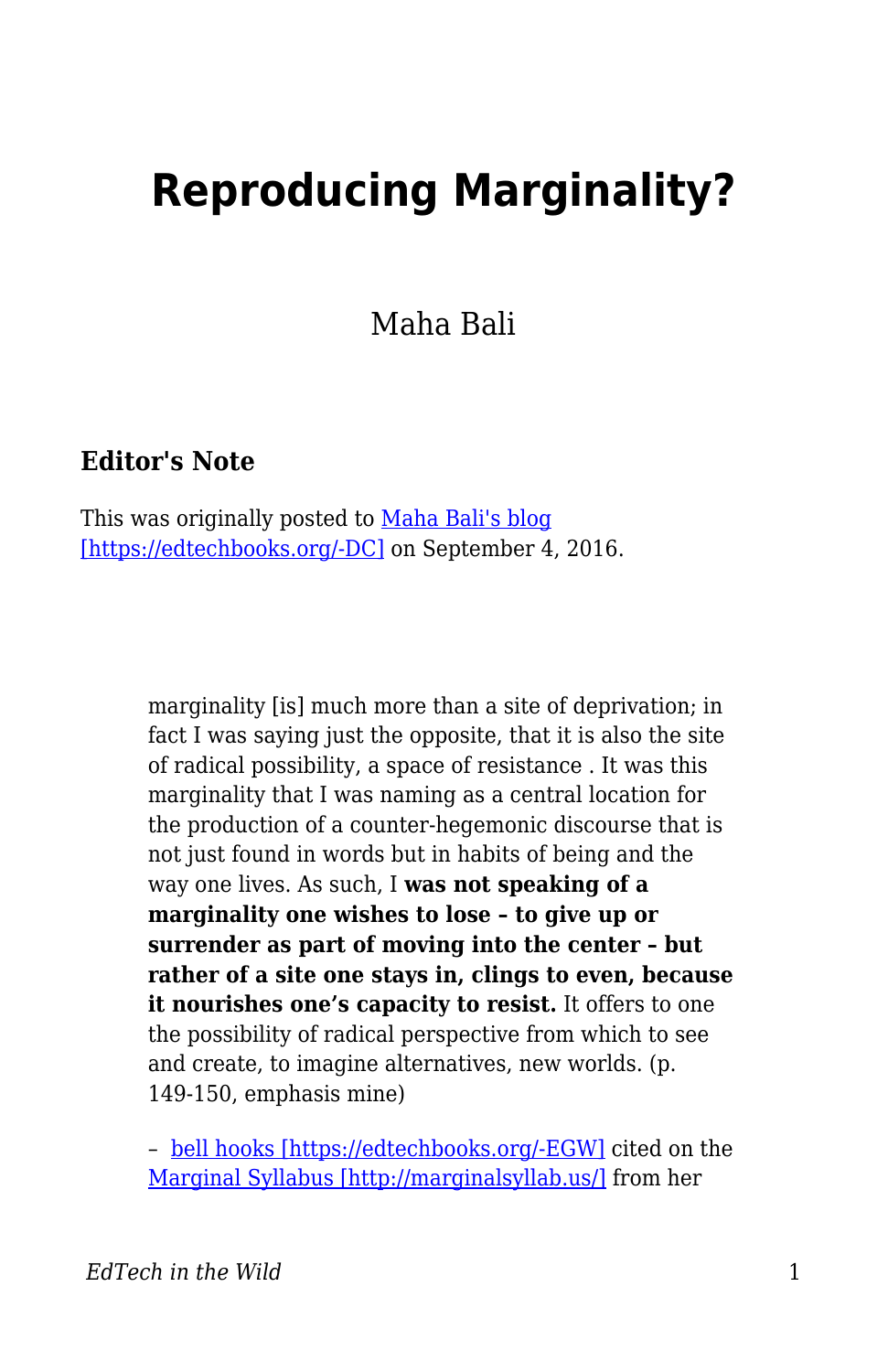book *[Yearning: Race, Gender, and Cultural Politics](https://www.goodreads.com/book/show/385655.Yearning)* [\(1990\) \[https://edtechbooks.org/-nNJ\]](https://www.goodreads.com/book/show/385655.Yearning)

I am always struggling with my centredness and my marginality, navigating my intersectionality. It's not navel-gazing specifically, as much as it is an intentional effort to remain aware of my marginality as a way to, I think, not perpetuate marginalizing others.If that makes sense. It nourishes my capacity to resist, as bell hooks says above.

Last month at [Digital Pedagogy Lab Institute UMW](http://www.digpedlab.com/institute) [\[https://edtechbooks.org/-HfQ\],](http://www.digpedlab.com/institute) I was in a position of power, where I could make choices of how to include others, especially virtually. [This](http://www.digitalpedagogylab.com/digital-pedagogy-lab-2016-institute-aftermath-future-tense/) [reflection by virtual participant Sherri Spelic](http://www.digitalpedagogylab.com/digital-pedagogy-lab-2016-institute-aftermath-future-tense/) [\[https://edtechbooks.org/-GWm\]](http://www.digitalpedagogylab.com/digital-pedagogy-lab-2016-institute-aftermath-future-tense/) tells me my efforts, with the inspiration of seriously reflective, kind and active collaborators (including Sherri herself, and of course Autumm, Kate and Paul) was working towards something. Sherri writes:

Inclusion is a construction project. Inclusion must be engineered. It is unlikely to "happen" on its own. Rather, **those who hold the power of invitation must also consciously create the conditions for sincere engagement, where underrepresented voices receive necessary air time, where those contributing the necessary "diversity" are part of the planning process.** Otherwise we recreate the very systems of habit we are seeking to avoid: the unintentional silencing of our "included" colleagues.

(emphasis mine)

What Sherri highlights there is that it is insufficient to just open up an invitation. It is insufficient that once invited, we just leave guests to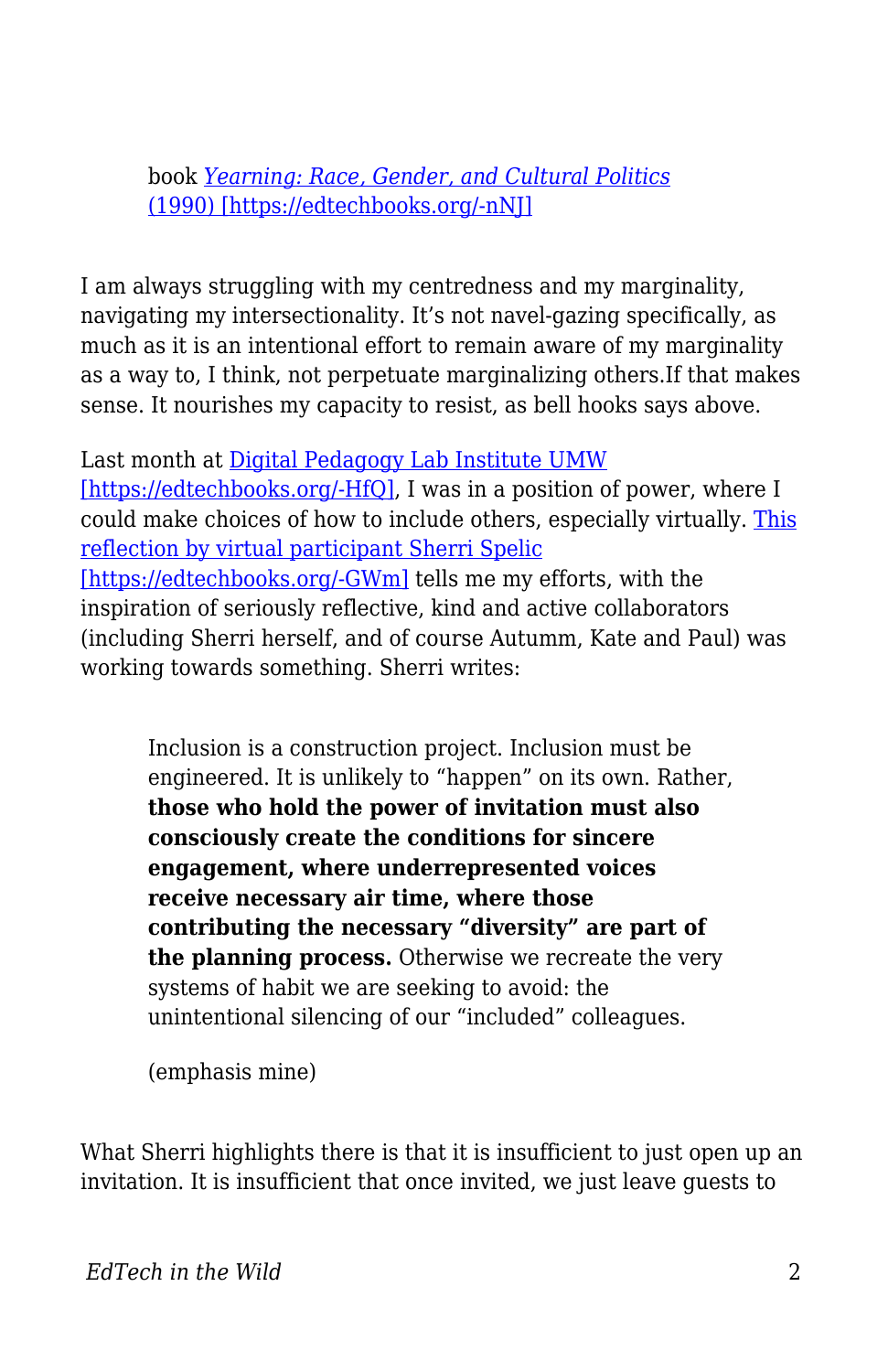their own devices and assume the "free market of air time" means we are giving up our power as facilitators. If we do so, if we just say "anyone is welcome" and assume everyone *feels* equally welcome – we aren't doing our job. It is insufficient to, once we are in a room together, to say, "anyone can speak", and assume everyone *feels* equally listened to. I am flawed. I will forget to invite someone. I will occasionally talk too much, ignore someone, feel too tired to listen properly, get angry at someone who speaks slowly or too quietly or too much or too little. But you know what? I surround myself with people who can call me out on this gently and constructively (I'm looking at you, Kate and Paul – but also so many others like Sherri and many more). And I am always trying to remain conscious of how we practice inclusion (something Sherri mentions in her article as well).

It is insufficient to open up an invitation and then proceed to "tell" others what to do. I appreciate and applaud Jesse and Sean for giving me pretty much complete freedom over how to run that second workshop at DPLI. I had the choice of whom to co-facilitate with, and I chose Paul Prinsloo onsite and Kate Bowles virtually (here's [our pre](https://edcontexts.org/contexts-matter/international-something-why-you-should-care-digped/)[writeup on it \[https://edtechbooks.org/-Qfn\],](https://edcontexts.org/contexts-matter/international-something-why-you-should-care-digped/) written across three timezones – US/Egypt/Australia). The three of us pretty much had free reign on what to do with that workshop… and as an experiment, it could have been an epic fail, but instead, it felt like an epic opening of possibilities. We wrote:

…for most of us *not* in the US (or the UK), this [edtech] vision has often signalled top-down, US-to-world, Anglooriented, decontextualized, culturally irrelevant, infrastructure-insensitive, and timezone-ignorant aspirations, even when the invitation for us to join in may be well-intentioned.

…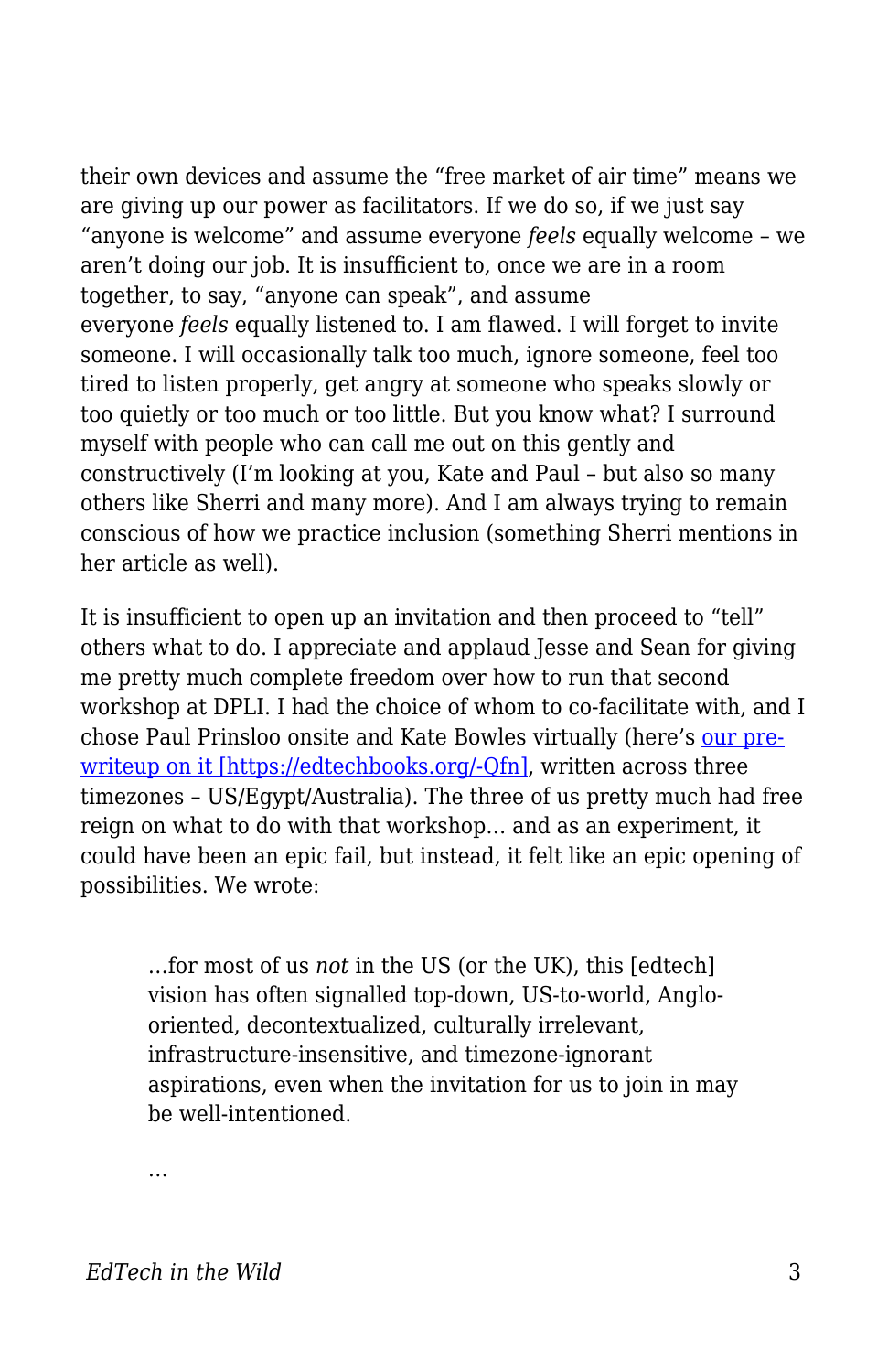We want to rethink this one-way flow of benefits, and argue instead that all learning is enriched when we have the opportunity to hear from voices markedly different from our own. We want to suggest that when US culture and educational systems are the default for MOOCs and similar platforms, international voices are exoticized, marginalized and silenced at once.

Afterwards, [Kate wrote \[https://edtechbooks.org/-qWy\]](http://musicfordeckchairs.com/blog/2016/08/12/usnot-us/) (building on what Chris Gilliard had said in the post-workshop hallway conversation):

…if we want Americans to stop thinking of the rest of the world as the exotic, the underserved market, **being present is the place to begin**. We need to make time to hear from each other in workshops like this, at a scale that we can work with. We need to **promote listening well as an activist practice**. And as educators we have to lead this process, and centre it in our teaching.

Emphasis mine. Being present is just the beginning. Promoting active listening is essential. And yet still not the end of that story.

## **Points to Ponder**

So I just wanted to say that, while I embrace my marginality as a site of resistance (using bell hooks' words), as I intentionally place myself in this ocean of others with complex power dynamics, I see (on an almost daily basis) the ways in which marginality can be reproduced by things "we"\* do. Here are some ways people in power can reproduce the marginality of others (ways we should all work to avoid):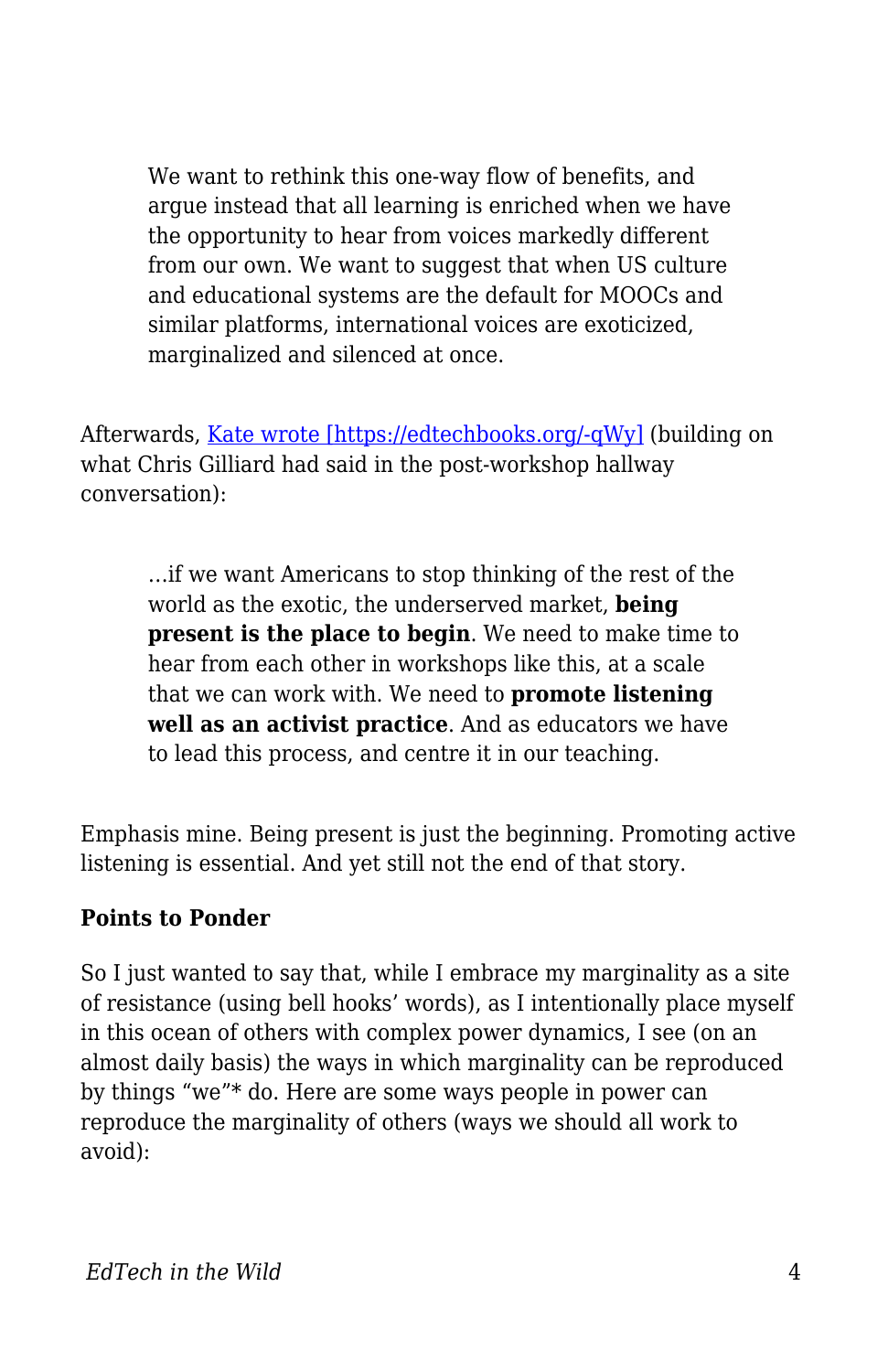- **Tokenizing.** Bringing in ONE person of color, ONE international person, ONE woman into a sea of white/Western/male others. This is why when Alec Couros asked on Twitter whom on Twitter helps us think critically, [my](https://twitter.com/Bali_Maha/status/772230662283722752) [first tweet back \[https://edtechbooks.org/-QbB\]](https://twitter.com/Bali_Maha/status/772230662283722752) was intentionally completely absent of white American men. It came easily, that first tweet. To think of 140 characters' worth of people of color who inspire me? Easy! How easy is it for you? (*I then wrote something like 5 more lists, with some white men on them, because, really, some white men are quite cool people, and it's not their fault they're white men and all*).
- **Assuming Difference. Assuming Similarity.** This may sound confusing but it isn't. I guess the answer is… don't assume? Sometimes in our sensitivity, we assume difference in order to be respectful. It can be insulting. Sometimes in our attempt to be inclusive, we assume similarity; it can be stifling. Just like every individual in the majority is different, every individual in each minority is different, and therefore they are *differently* similar/different to you. Take two Westerneducated Egyptians and they will have different situations and life conditions that empower/disempower them. You can't know *a priori* what that's going to be like.
- **Unintentional Forgetting.** No. Of course it's unintentional. But that's the point, we need to *intentionally not forget.* Inclusion isn't a side effect. It needs to be an intentional choice, and with it comes responsibility
- Not Listening to the Marginal. Bringing in someone marginal, and then not listening to them properly is almost worse than not bringing them at all. We need to be aware that listening to the marginal takes effort. They are already going outside of their own discourse of comfort in order to be understood by the more powerful. Listening to the marginal is *hard.* The powerful need to make an effort to make room, but also to listen closely.
- **Silencing the Marginal.** This is such a big deal. To be aware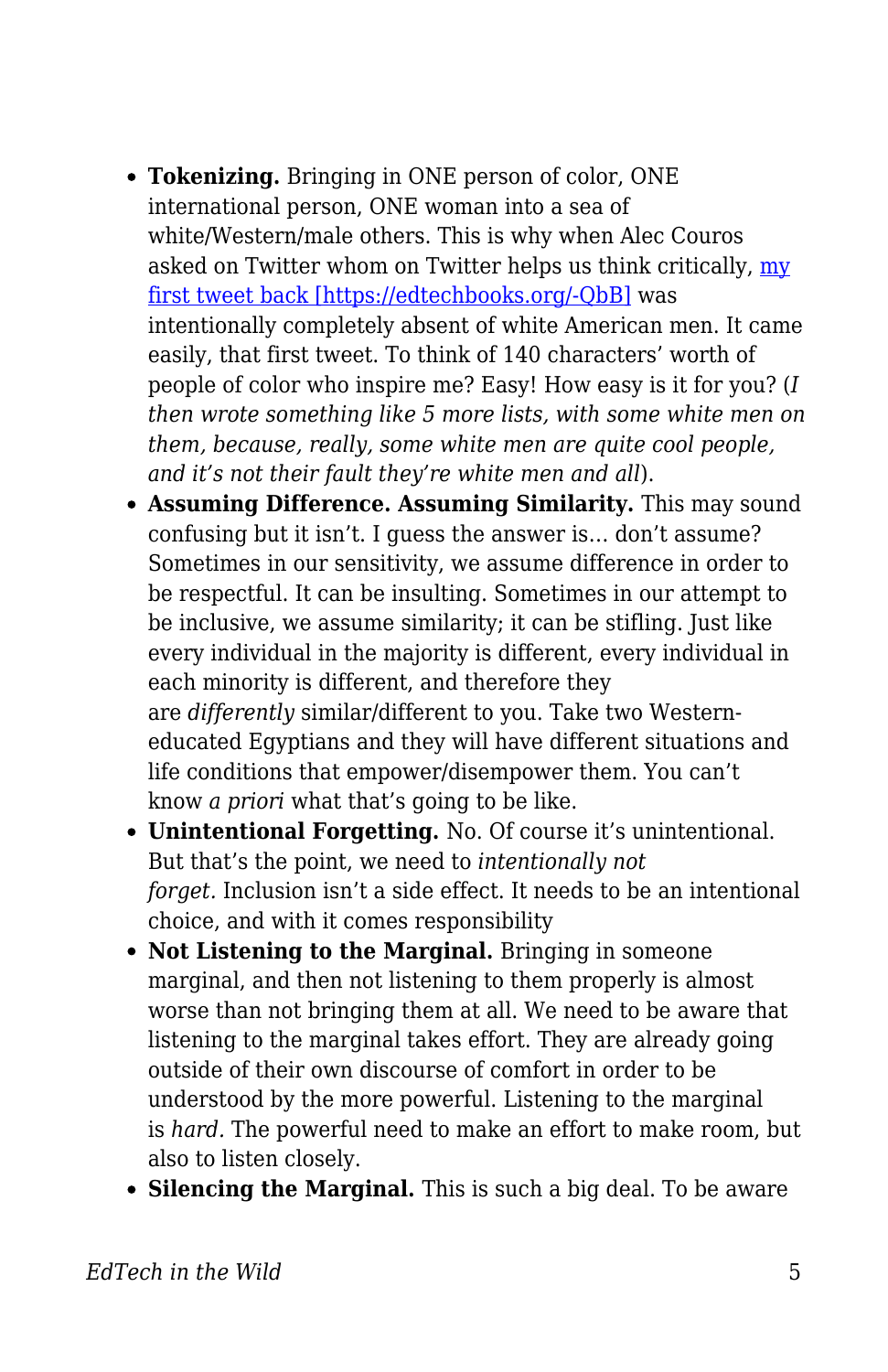of how our actions (subtle and overt) could silence a marginal person.

\*You noticed I say "we" a lot here, right? Because in some contexts, I am in power. I am the teacher. Even if there is a class of men, I'm still their teacher and I have some power in that context. In a Virtually Connecting session I am virtual but I often have the power of invitation. I can choose to keep the call open to anyone. Or I can choose to target certain people and not others, to email them private invitations. I can choose to call on someone or not (gently or not). For Digital Pedagogy Lab, I did a lot of that kind of backchanneling, sending personal invitations in order to ensure sufficient diversity of voices. What's "sufficient" you say? I don't know, but it was noticeable.

In open online spaces, opening doors is not enough.

In open online spaces, an open door means easy exit just as it means easy entry.

In open online spaces, we are not there on equal footing.

In open online spaces, we are not equally fragile.

It is everyone's responsibility to listen and care and support marginal voices. Whether or not they wish to speak. Whether or not they wish to be present. Whether or not they like what we do.

It is everyone's responsibility to recognize their own privilege and to use it with purpose.

Bas keda (Arabic for: "that's it")